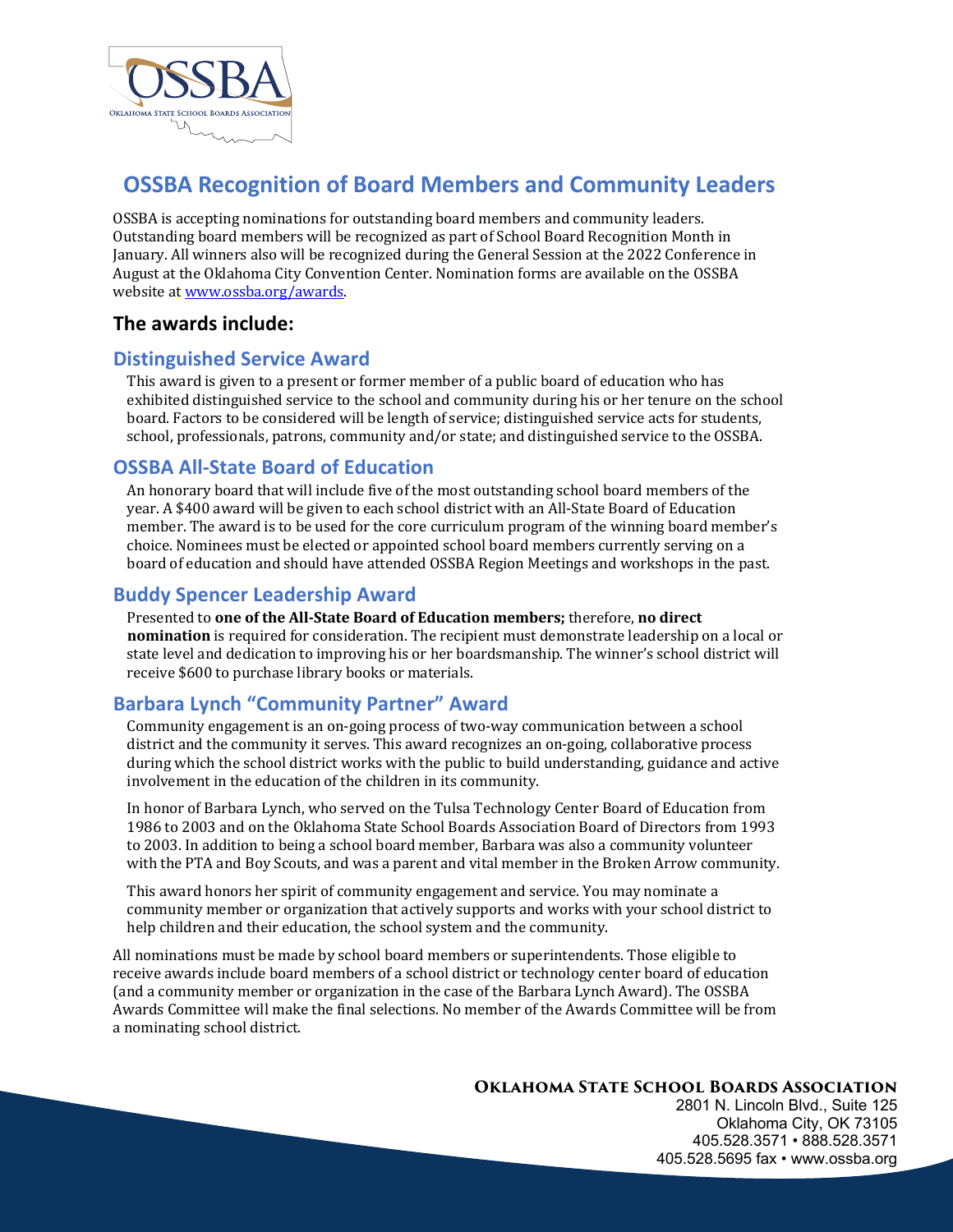## **OSSBA Distinguished Service Award Nomination Form**

| Please attach a one-page statement (double-spaced) providing the following information: |  |  |
|-----------------------------------------------------------------------------------------|--|--|

- 1. Nominee's number of years on the school board;
- 2. The nominee's distinguished service acts to students, schools, professionals, patrons, community, and/or state; and
- 3. The nominee's distinguished service to the OSSBA.

Recommendations by local school district officials and residents may accompany the application.

The school district must agree to have the candidate present to receive this award, if he or she is selected.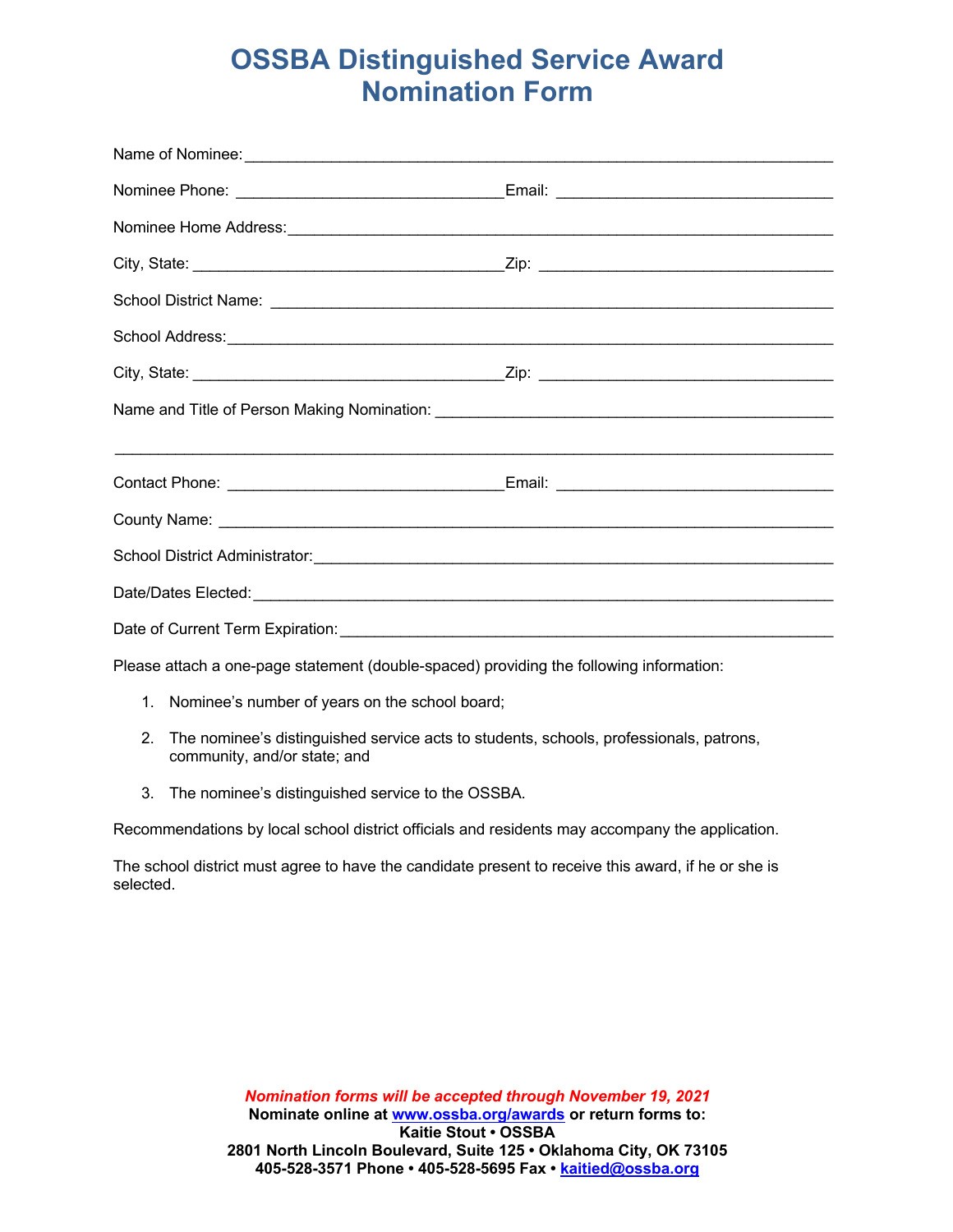# **OSSBA All-State School Board Nomination Form**

Local, state, and national committees on which the nominee serves or has served:

Civic organizations of which the nominee is a member:

Professional organizations of which the nominee is a member:

Please attach a one to two-page statement (double-spaced) describing how the nominee meets the following criteria: demonstrated leadership skills; excellence in boardsmanship; sound decision-making; foresight in planning; consistency in voting; concern for the children of the school system and the taxpayers; a good working relationship with other board members; work towards improving overall knowledge of school problems and boardsmanship; and a single act or series of acts of significant help to the school system.

Recommendations by local school district officials and residents may accompany this application.

The school district must agree to have the candidate present to receive this award, if he or she is selected.

> *Nomination forms will be accepted through November 19, 2021* **Nominate online at www.ossba.org/awards or return forms to: Kaitie Stout • OSSBA 2801 North Lincoln Boulevard, Suite 125 • Oklahoma City, OK 73105 405-528-3571 Phone • 405-528-5695 Fax • kaitied@ossba.org**